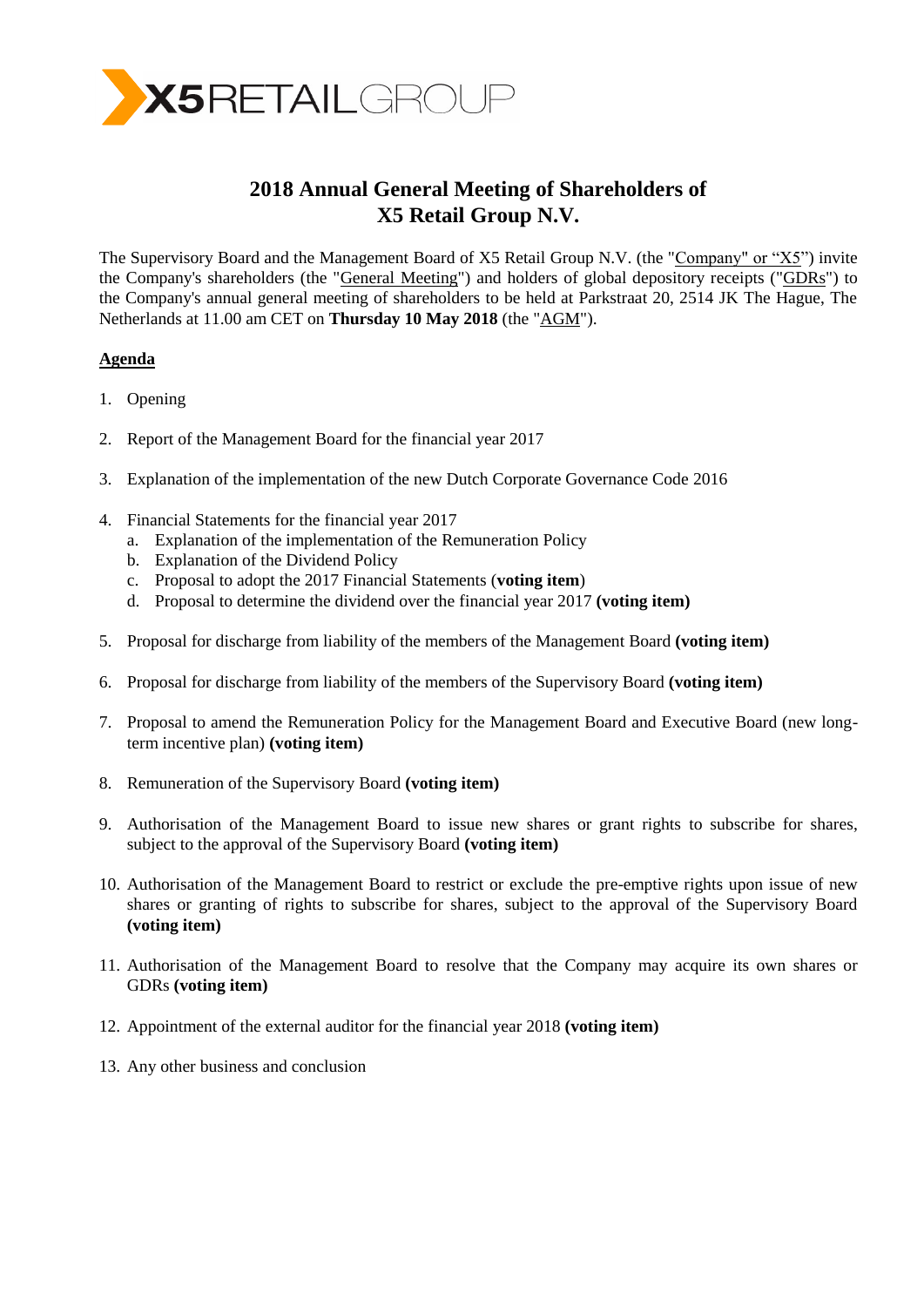

## Record date

Persons with the right to vote and/or the right to attend the AGM are considered to be those persons who on **12 April 2018** after processing of all debit and credit entries up to and including that day (the "Record Date") are registered in one of the registers mentioned hereafter.

The Company's annual report for the financial year 2017 (the "2017 Annual Report"), which includes the Company's balance sheet and profit and loss account with the explanatory notes (the "2017 Financial Statements") are available on the Company's website [www.x5.ru](http://www.x5.ru/) and will also be deposited for inspection by the shareholders and other persons entitled to attend the AGM at the Company's offices in The Hague, The Netherlands and are available free of charge. Copies will also be available for inspection at the AGM.

The shareholders' register of the Company in The Hague, The Netherlands, has been designated as register to certify the shareholders entitled to vote on the shares. The shareholders identified as entitled to vote on the basis of the shareholders register of the Company on the Record Date may exercise their rights to vote and attend the AGM. These shareholders may also exercise their rights to vote and/or attend the AGM by a written proxy, in the English language, duly executed and legalised in accordance with the laws of the country where the proxy is issued. Proxy holders must present their written proxy at the AGM.

The register of GDR holders maintained by The Bank of New York Mellon (the "Depositary") indicates the persons entitled to GDRs on the Record Date and entitled to give voting instructions to the Depositary pursuant to Article 12 of the GDR Terms and Conditions. GDR holders may instruct the Depositary with regard to the exercise of voting rights with respect to Deposited Shares (as defined in the GDR Terms and Conditions) by completing, signing and returning to the Depositary the relevant voting documentation forwarded by the Depositary to the GDR holders. The deadline for providing instructions to the Depositary will be specified by the Depositary in the information provided to GDR holders. The Depositary will procure the exercise of voting instructions received from GDR holders by the relevant deadline in accordance with the GDR Terms and Conditions and the normal processes of the Depositary.

Alternatively, GDR holders who wish to vote in person at the AGM will, on request, be granted an exclusive proxy to do so by the Depositary. A GDR holder to whom such exclusive proxy has been granted must notify the Management Board of the Company of their intention to attend and vote at the AGM and must provide the Management Board with a copy of such proxy at least five (5) days prior to the AGM. GDR holders who intend to vote in this manner must provide sufficient proof of identification on admission to the AGM. In addition, if the exclusive proxy has been granted by the Depositary to a GDR holder which is a legal entity, the person who represents such legal entity at the AGM must provide sufficient proof that he is duly authorised to do so by means of a statement from a local lawyer or notary admitted to practice in the jurisdiction of the GDR holder, duly executed and legalised in accordance with the laws of such jurisdiction.

Amsterdam, 29 March 2018

Stephan DuCharme Igor Shekhterman Chairman of the Supervisory Board Chief Executive Officer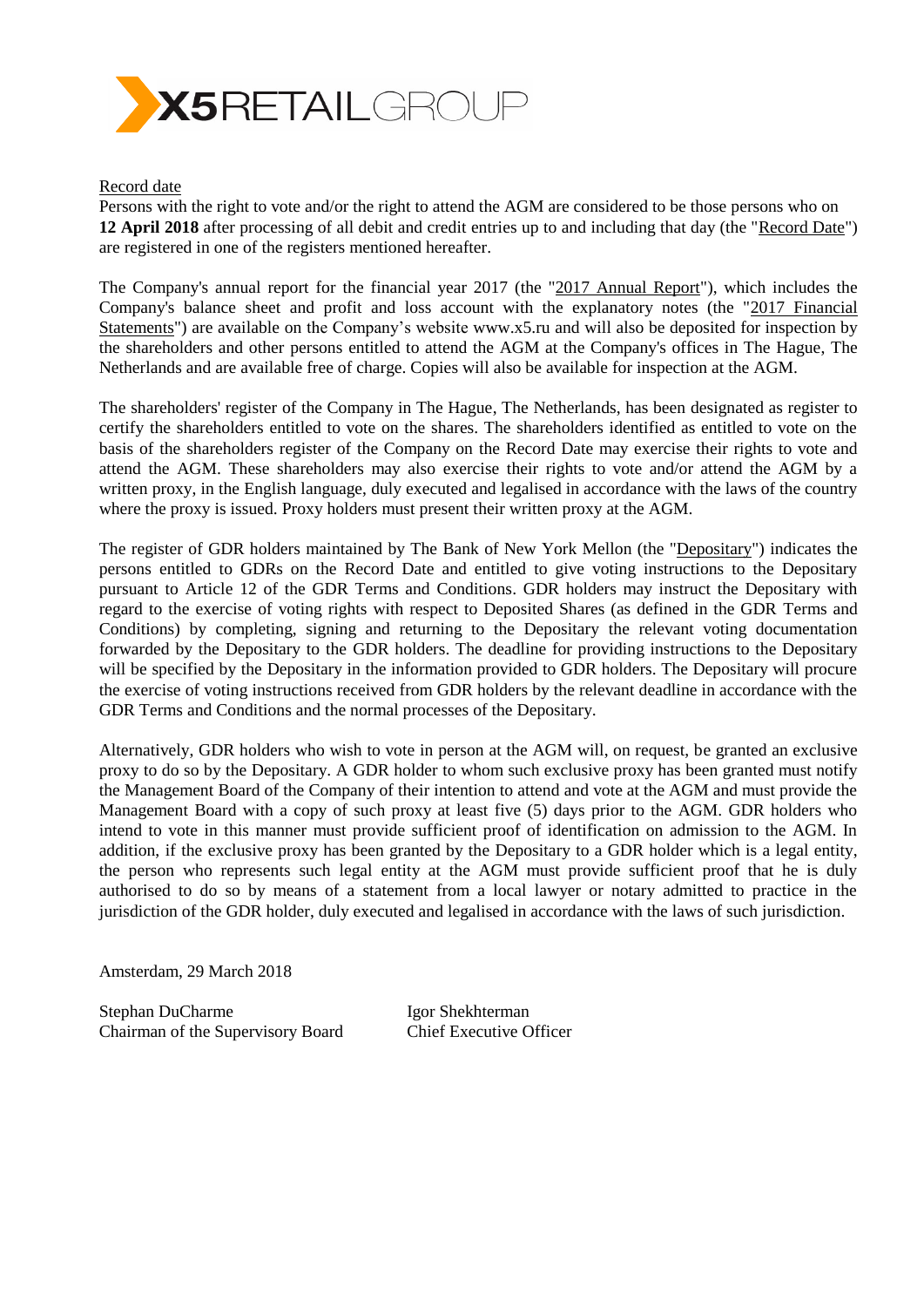

## **Explanatory Notes to the Agenda**

## **2. Report of the Management Board for the financial year 2017**

This agenda item includes an account of the financial year 2017, including the report of the Supervisory Board.

## **3. Explanation of the implementation of the new Dutch Corporate Governance Code 2016**

The Management Board will discuss the implementation of the Dutch Corporate Governance code 2016 into the Company's governance framework. Further details can be found in the Corporate Governance Report in the 2017 Annual Report on pages 166-167.

## **4a. Explanation of the Remuneration Policy**

In accordance with Dutch law, the application of the Remuneration Policy in 2017 will be discussed and accounted for during the Annual General Meeting of Shareholders. Please refer to the 2017 remuneration report in the 2017 Annual Report on pages 188-191.

## **4b. Explanation of the Dividend Policy**

In accordance with the Dutch Corporate Governance Code the policy on additions to reserves and on dividends is dealt with and explained as a separate agenda item.

The Company approved the dividend policy in 2017. The dividend policy is to target a payout ratio of at least 25% of the full year consolidated net profit in accordance with IFRS, provided its financial position allows for it. When considering a proposal to pay dividends, the Supervisory Board shall be guided by a target consolidated net debt / EBITDA ratio of below 2.0x as per the end of the year for which the dividend is being proposed. This policy has resulted in the proposal under agenda item 4d.

## **4c. Proposal to adopt the 2017 Financial Statements** (voting item)

It is proposed to the General Meeting to adopt the 2017 Financial Statements. The 2017 Financial Statements are included in the 2017 Annual Report which is deposited for inspection by the shareholders and other persons entitled to attend the AGM at the Company's offices in The Hague, The Netherlands. Copies of the 2017 Annual Report are available on-line on the Company's website, and will also be available for inspection at the AGM.

## **4d. Proposal to determine the dividend over the financial year 2017** (voting item)

The Supervisory Board, in consultation with the Management Board, determines which part of the profits will be added to the reserves. Within the scope of the dividend policy of the Company as discussed under agenda item 4b, the following proposal is made for the determination and distribution of dividend on global depositary receipts (GDRs).

It is proposed to the General Meeting to determine the dividend for the financial year 2017 at RUB 79.5 per GDR, representing 69% of net profit. The total dividend will amount to RUB 21,590 million. An amount of RUB 9,804 million, representing the remaining amount of the profit in the financial year 2017, will be added to the retained earnings. The ex-dividend date is 24 May 2018; the record date is set at 25 May 2018. The dividend, if approved by the General Meeting, shall be paid to shareholders and the Depositary no later than 1 June 2018. The dividend shall be paid to holders of GDRs by the Depositary in USD no later than 22 June 2018, i.e. within 45 days from the date of the AGM in accordance with the dividend policy. The Depositary shall announce the final payment date for holders of GDRs upon the RUB/USD conversion date.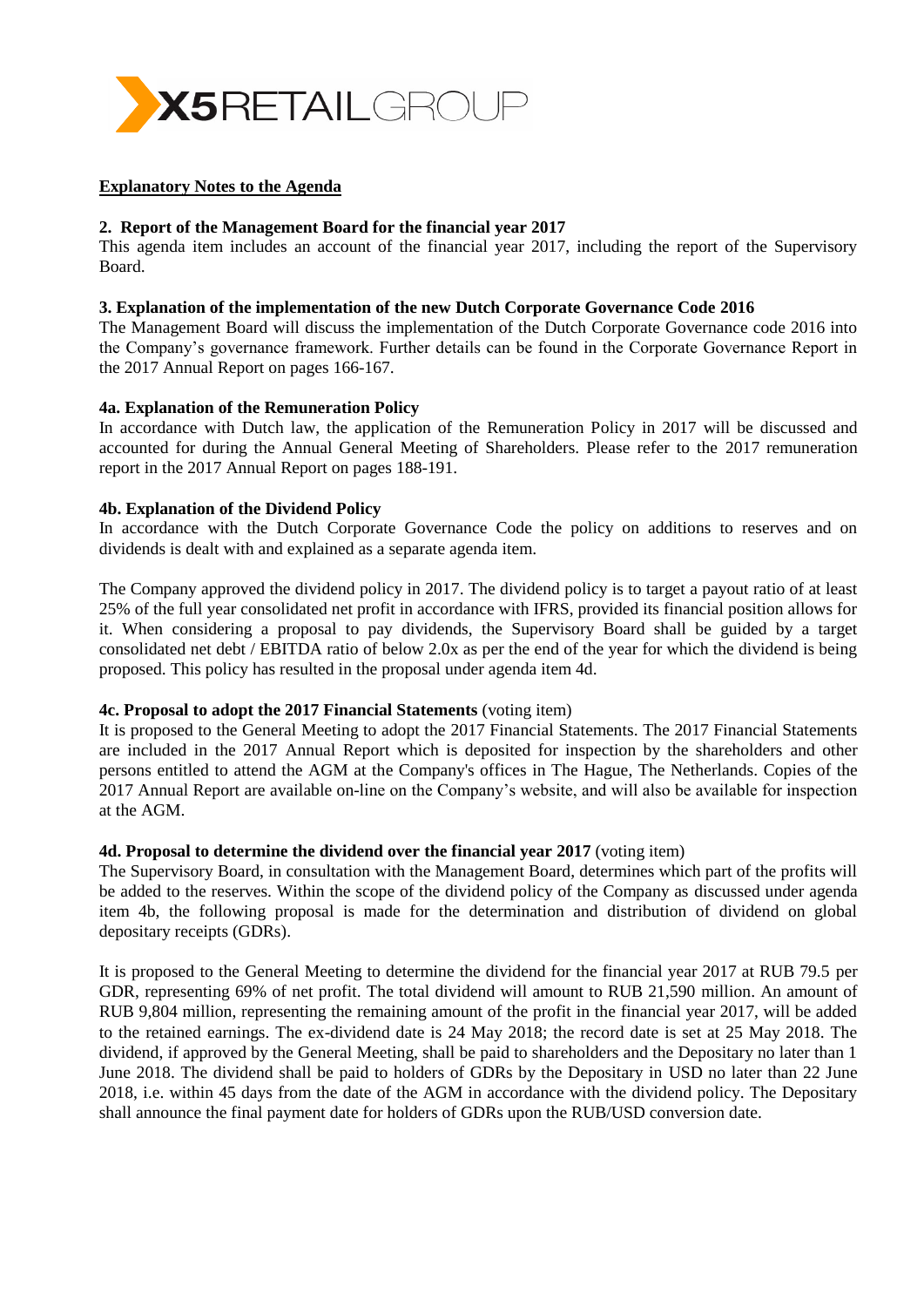

## **5. Discharge from liability of the members of the Management Board** (voting item)

It is proposed to the General Meeting to discharge the members of the Management Board in office in 2017 from all liability in relation to the exercise of their duties in the financial year 2017, to the extent that such exercise is apparent from the 2017 Financial Statements or other public disclosures prior to the adoption of the 2017 Financial Statements.

## **6. Discharge from liability of the members of the Supervisory Board** (voting item)

It is proposed to the General Meeting to discharge the members of the Supervisory Board in office in 2017 from all liability in relation to the exercise of their duties in the financial year 2017, to the extent that such exercise is apparent from the 2017 Financial Statements or other public disclosures prior to the adoption of the 2017 Financial Statements.

## **7. Proposal to amend the Remuneration Policy for the Management Board and Executive Board (new long-term incentive plan) (voting item)**

As described in the Remuneration Report on pages 188-191 of the 2017 Annual Report, the targets under the second stage of the LTI programme were achieved in 2017. Since the launch of the programme, X5 has made significant progress in achieving the long-term strategic targets set by the Supervisory Board in 2014, including becoming the largest food retailer in Russia by revenue. Whereas the LTI was specifically designed to support the Company's ambitious transition to accelerated growth and expansion in line with long-term strategic targets, the Supervisory Board recognises that the Company is entering a new stage with enhanced focus on sustainability and strategic objectives that contribute to long-term value creation for the Company.

In view of this transition, the Supervisory Board developed in 2017 a new LTI programme that is submitted for approval to the General Meeting. In line with the Company's strategic direction the new LTI programme reflects the Company's ambition in terms of shareholder value. In comparison to the current LTI programme it is designed for a wider group of participants within the Company and aims to create greater balance between short- and long-term compensation of the programme participants.

## Programme description

The new LTI is a cash incentive programme over a three-year period until 31 December 2020, with an extension component of deferred, conditional payouts in order to maintain the focus on long-term goals and to provide for an effective retention mechanism.

Targets under the LTI are structured to align the long-term interests of shareholders and management, with a focus on maintaining leadership in terms of revenue and, as additional long-term objective, leadership in terms of enterprise value multiple relative to competition. Additionally, the LTI includes triggers relating to (i) the EBITDA margin to ensure that profitability is not sacrificed and (ii) the net debt/EBITDA ratio to retain focus on prudent financial and balance sheet management. Under the conditional payout scheme of the programme 50% of the total award is deferred to 2022 subject to maintaining achieved targets during 2021. This creates a focus on long-term goals throughout the programme and provides an effective mechanism for motivating and retaining members of management who are critical to the ongoing success of the Company.

The size of each individual cash award is based on the participant's annual base salary and a predetermined score reflecting his/her role and contribution to meeting the LTI targets at both individual and team level, with a maximum of 133% of the participant's aggregate base salary amounts during the three-year programme. The total available fund for all payouts under the LTI programme is capped at 5% of average EBITDA during the three-year period of the programme.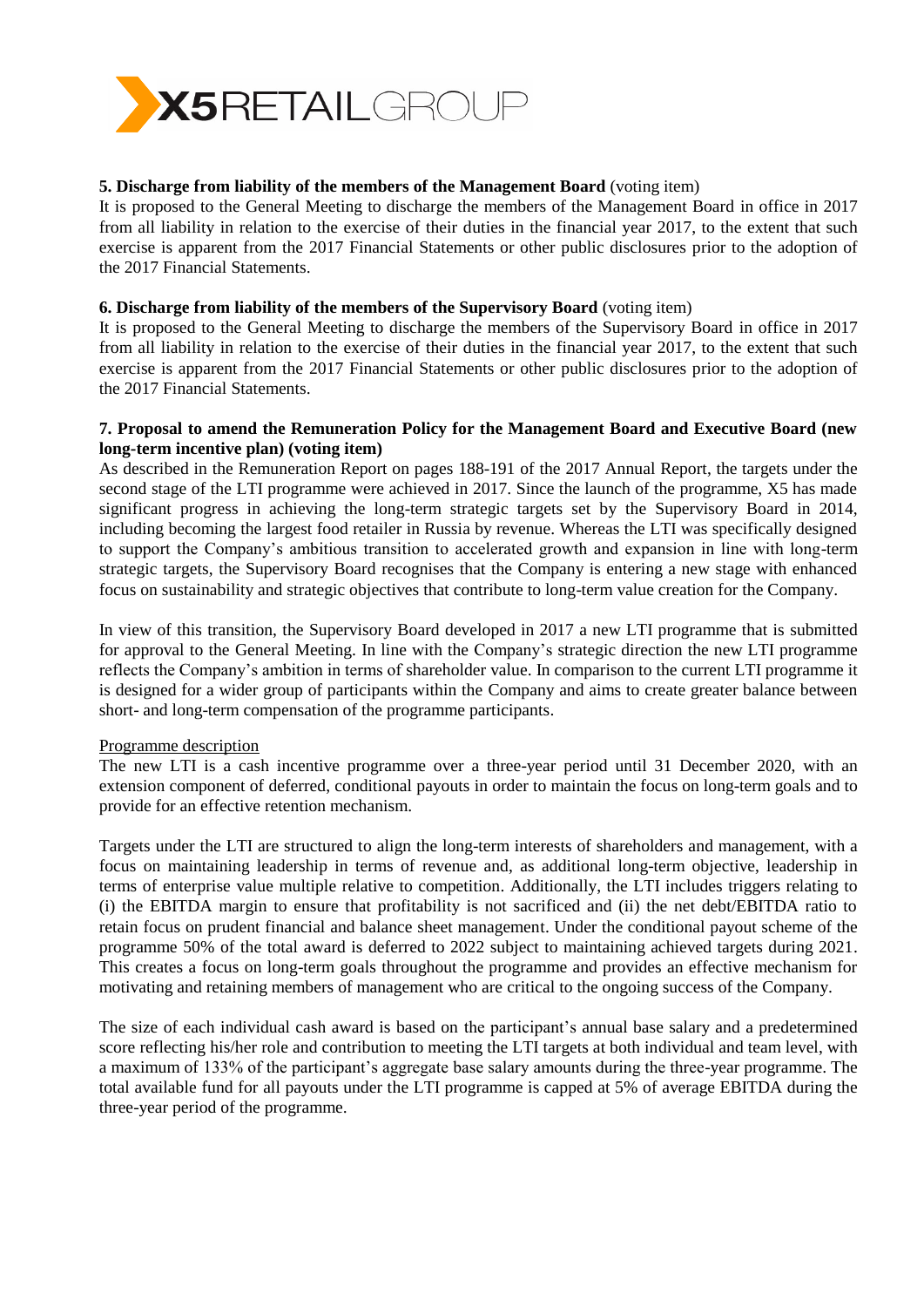

## **8. Remuneration of the Supervisory Board** (voting item)

In accordance with the remuneration principles for the Supervisory Board, members of the Supervisory Board are entitled to participate in the Company's restricted stock unit plan, with annual awards of restricted stock units (RSUs) up to 100% of their annual fixed remuneration.

For 2018, it is proposed to the General Meeting that the Supervisory Directors Stephan DuCharme, Pawel Musial, Geoff King, Peter Demchenkov and Mikhail Kuchment shall be awarded a number of RSUs with award date 19 May 2018, equal to 100% of the gross annual remuneration -excluding extraordinary compensation- of the relevant Supervisory Director in 2018, divided by the average market value of one GDR as of 19 May 2018. Under the rules of the plan, the average market value is defined as the volume weighted average price of a GDR over the thirty calendar days immediately preceding 19 May 2018. The volume weighted average price is calculated using the closing price of a GDR taken from the Official List of the London Stock Exchange.

The awarded RSUs will vest on 19 May 2021, followed by a lock-in period ending on 19 May 2023. Each award is subject to forfeiture rules depending on the relevant Supervisory Director's term of office during the period until the date of vesting.

Furthermore, in connection with the stepping down of Christian Couvreux as per the AGM, the Supervisory Board proposes that 21,152 RSUs awarded to Christian Couvreux under tranches 6, 7 and 8 of the RSU plan shall continue to vest on 19 May 2018, in accordance with the forfeiture and accelerated vesting provisions for good leavers under the rules of the plan. Accordingly, it is proposed that the lock-up on vested GDRs under tranches 5 to 8 shall be lifted as per 19 May 2018.

## **9. Authorisation to issue shares** (voting item)

It is proposed to the General Meeting to authorize the Management Board for a period of 18 months from the date of this AGM, i.e. until and including 10 November 2019, to issue shares or grant rights to subscribe for shares, subject to the approval of the Supervisory Board. The authority to issue shares or to grant rights to acquire shares is intended for the issue of shares or the granting of rights to subscribe for shares in respect of the Company's share-based compensation plans and to provide the possibility to react in a timely and flexible manner in respect of the financing of the Company. Resolutions to issue shares or grant rights to subscribe for shares are subject to Supervisory Board approval. This proposal is made in accordance with article 6 paragraph 1 of the Articles of Association and article 2:96 of the Dutch Civil Code. In accordance with current corporate governance practices the proposal is limited to a period of 18 months from the date of this AGM, i.e. until and including 10 November 2019, and to a maximum of 10% of the issued share capital. This authorisation also applies to the issue of new GDRs, or rights to subscribe for new GDRs. One GDR represents 0.25 share of the Company. When this authorization shall be approved, the current authorization shall no longer be utilized.

## **10. Authorisation to restrict or exclude pre-emptive rights** (voting item)

It is proposed to the General Meeting to authorize the Management Board for a period of 18 months from the date of this AGM, i.e. until and including 10 November 2019, to restrict or exclude, subject to the approval of the Supervisory Board, pre-emptive rights in relation to the issue of shares or the granting of rights to subscribe for shares. This proposal is made in accordance with article 7 paragraph 3 of the Articles of Association and article 2:96a of the Dutch Civil Code. In accordance with the proposal under agenda item 9, this proposal is limited to a period of 18 months from the date of this AGM and until and including 10 November 2019. Pursuant to the Articles of Association, if less than 50% of the issued and outstanding capital is represented, this proposal can only be adopted by a majority of at least two-thirds of the votes cast.